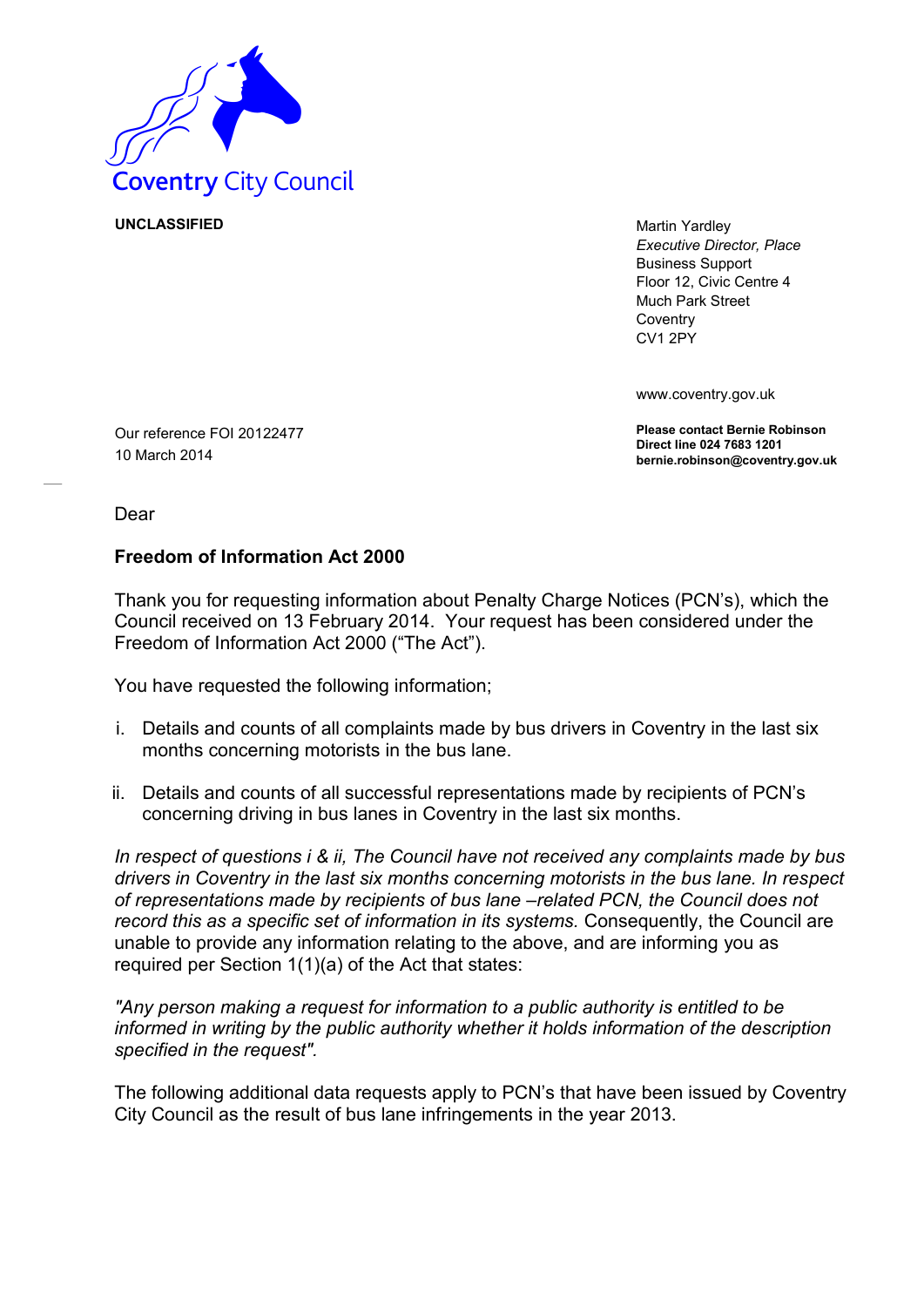1. In 2013 how many PCN's were issued by Coventry City Council as the result of a bus lane infringement.

*32,642 is the total number of PCN's issued in 2013 for bus lane infringement.* 

Of the number of PCN's identified in 1):

How many representations were received?

How many representations were rejected?

How many of the rejected representations resulted in an appeal to the adjudicator?

*Please refer to the Council response in respect of your questions i & ii, the Council is unable to provide the number of representations received or rejected specifically for bus lanes as the Council does not hold this information.* 

*The total number of bus lane PCN's appealed to the adjudicator is 79.* 

Of the number of appeals that were made:

How many appellants requested a postal hearing?

How many appellants requested a telephone hearing?

How many appellants requested a personal hearing?

How many of the appeals to be conducted by post did the Council not contest?

How many of the appeals to be conducted by telephone did the Council not contest?

How many appeals in the form of a personal hearing did the Council not contest?

*The Council is unable to provide the number of appeals requested by postal, telephone and personal hearing as this information is not recorded. It has been established that the Council does not hold the above information relating to method of appeal.* Consequently, the Council are unable to provide any information relating to the above, and are informing you as required per Section 1(1)(a) of the Act that states:

*"Any person making a request for information to a public authority is entitled to be informed in writing by the public authority whether it holds information of the description specified in the request".* 

*The total number of appeals not contested is 29.*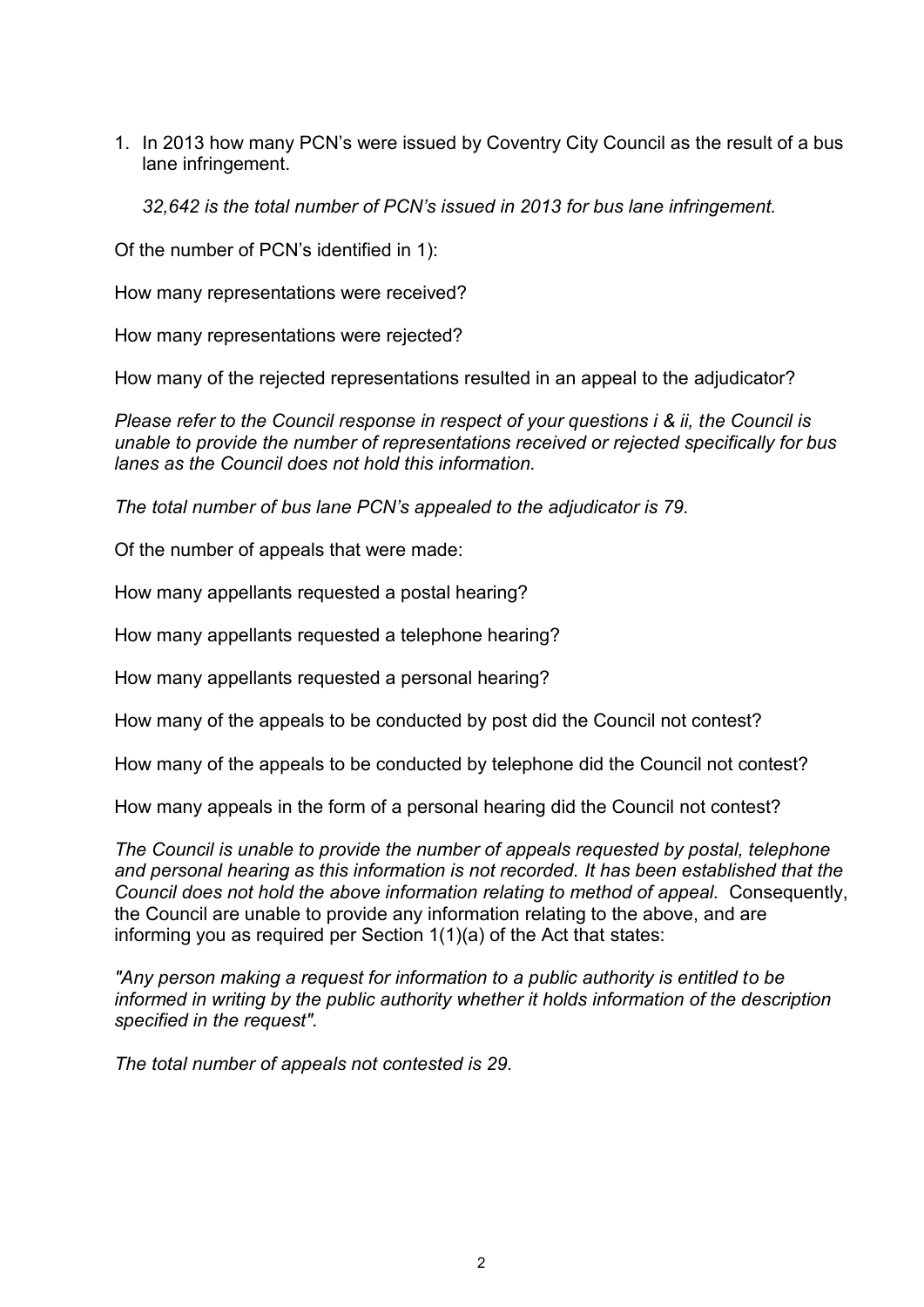For the non-contested appeals:

By communication channel, what were the reasons for the decision not to contest and the number of appeals in each reason category?

*The reasons for the decision not to contest are the PCN was cancelled.* 

For the contested appeals:

How many appeals allowed?

*13 were allowed.* 

By channel, what were the reasons for allowing the appeals and the number of appeals in each reason category?

*Each case is considered on an individual basis by the Adjudicator. The Traffic Penalty Tribunal website is a useful website where you can find out when and how to appeal to the Tribunal against what may be considered an incorrectly issued parking or bus lane Penalty Charge Notice (PCN). Decisions are also available on this website. The Traffic Penalty Tribunal website address is:* 

*http://www.trafficpenaltytribunal.gov.uk/site/index.php* 

How many appeals were rejected?

*20 appeals were rejected.* 

By channel, what were the reasons for rejecting the appeals and the number of appeals in each reason category?

*Each case is considered on an individual basis by the Adjudicator*

Finally how many PCN were issued by Coventry City Council in 2013?

*28,750 PCN were issued by Coventry City Council in 2013.*

Please note, under the Re-Use of Public Sector Information 2005 Regulations you are free to use this information for your own use or for the purposes of news reporting.

However, any other type of re-use under the Regulations, for example; publication of the information or circulation to the public, will require permission of the copyright owner and may be subject to terms and conditions. For documents where the copyright does not belong to Coventry City Council you will need to apply separately to the copyright holder.